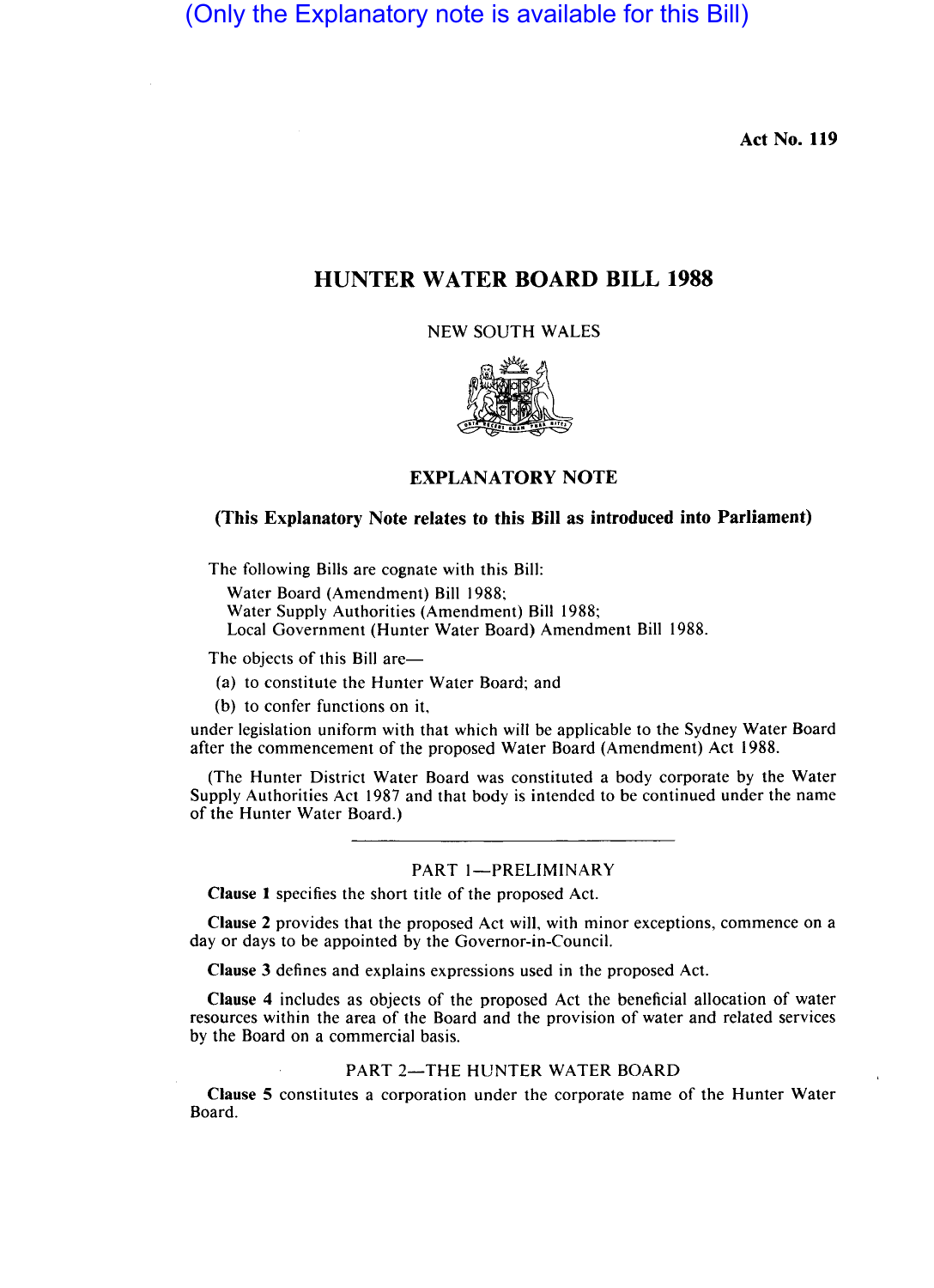Clause 6 specifies the number of members of the Board and the qualifications for membership.

Clause 7 provides for the appointment by the Governor of a Managing Director of the Board.

Clause 8 provides for the appointment by the Governor of a Deputy Managing Director of the Board.

Clause 9 enables the Board to employ such persons as are necessary to enable it to exercise its functions.

### PART 3-FUNCTIONS OF THE BOARD

#### Division 1-General

Clause 10 brings the Board under the direction and control of the Minister and provides for the proposed Act to prevail if a function under it is inconsistent with a function under another Act. The clause also provides for a Hunter Water Board Consultative Forum which has the object of consulting with the Board on environmental and other issues.

Clause 11 enables the Board to exercise a function on behalf of the Water Administration Ministerial Corporation.

Clause 12 confers the general powers of the Board in relation to such matters as the management of water resources, the provision of water, sewerage and drainage services, the construction of works and things incidental to its objects.

Clause 13 provides for the area of operations of the Board to be prescribed by regulation. Such a regulation would indicate whether all, or only some, functions under the proposed Act would be exercised by the Board in the specified area.

Clause 14 enables the Board, with the consent of the Minister, to exercise a particular function at the request of another Water Supply Authority.

Clause 15 provides a general power for the Board to enter on land in order to exercise its functions. In exercising functions on the land entered, the Board is required to do as little damage as possible and to compensate for any damage caused.

Clause 16 confers on the Board a limited power of entry for special purposes such as locating pipes or sewers and checking on misuse or waste of water. It also provides for the rectification of defective or improper work.

Clause 17 confers power on the Board to break the surface of a public road or public reserve subject to conditions such as restoration and removal of rubbish.

Clause 18 specifies the procedure to be adopted by the Board desiring to alter the position of anything in or under a public road that does not belong to the Board and is used as a conduit for a substance (gas), energy (electric power) or signals (telephone).

Clause 19 enables the Board to demolish and remove a structure placed by another person in such a manner as to interfere with a work of the Board.

Clause 20 relates to the power of the Board to dig up ground in order to find a source of pollution of its water supply. Reason ble notice must be given to persons likely to be affected.

Clause 21 enables the Governor to declare an area of land (for example, a catchment area) as a special area.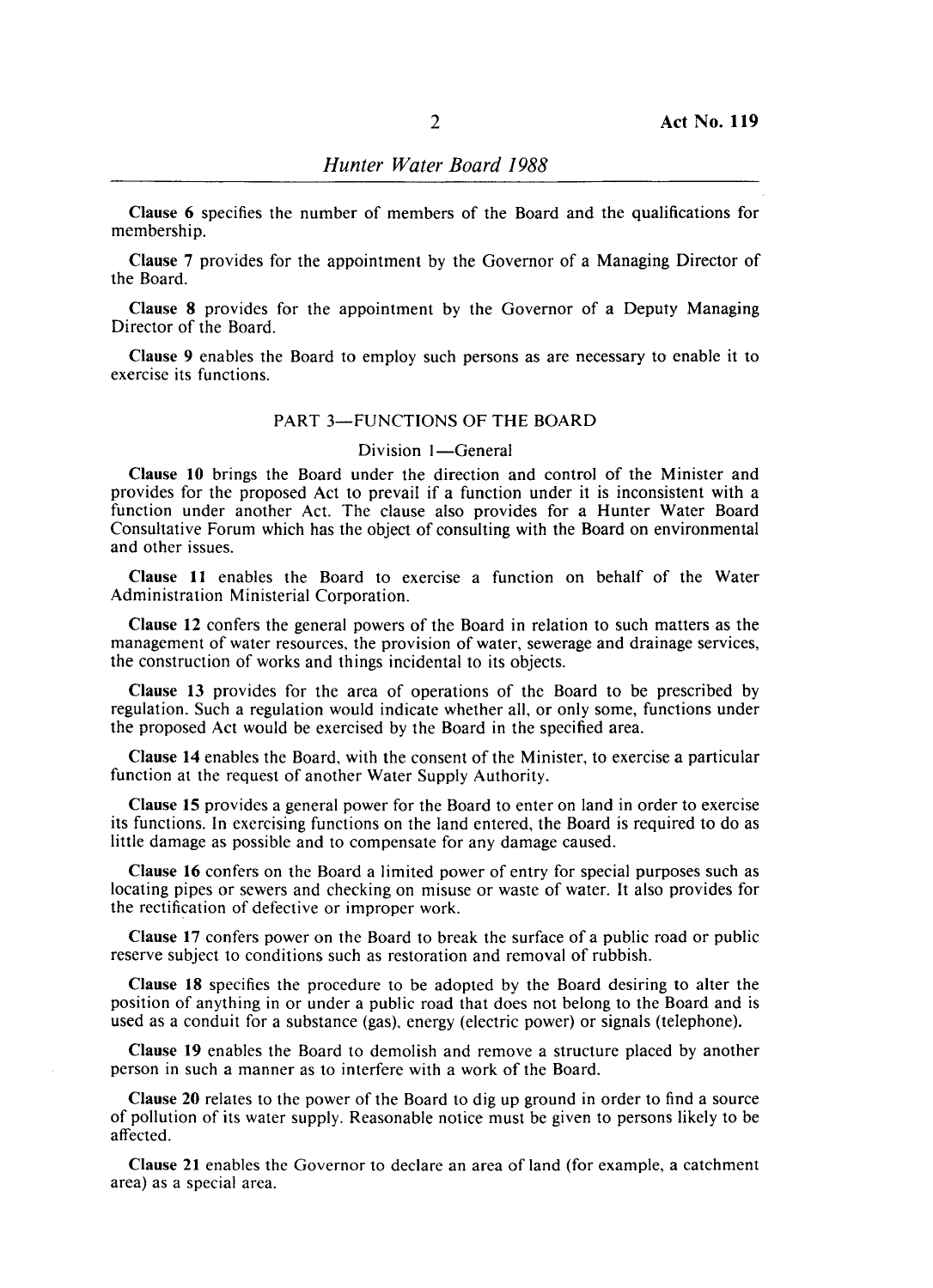Clause 22 enables the Board to supervise any action proposed to be taken under the Crown Lands Consolidation Act 1913 in relation to a special area. It also gives the Board in relation to a special area the same powers as a trustee of a public reserve under that Act.

Clause 23 requires notice to be given to the Board, and enables the Board to make representations, if powers are to be exercised by the Governor, a Minister or a statutory body in a special area.

#### Division 2-Construction of works for developers

Clause 24 defines certain expressions used in Division 2.

Clause 25 authorises the Board to enter into an agreement to construct works at the expense of an owner of land.

Clause 26 enables a developer to apply for a certificate that proposed development complies with Division 2.

Clause 27 provides for the conditions on which a person who has an approval to which the proposed Division applies may obtain from the Board a certificate as to compliance with the requirements of that Division in relation to the approval.

### PART 4-FINANCE

### Division 1-Revenue

Clause 28 enables the Governor, by order published in the Gazette, to declare that a specified area is a development area, enables the Board to so declare charging periods and enables the Minister to so declare-

- (a) that land described in the order is a drainage area, a flood plain or a river management area; or
- (b) that a specified industry is a special industry for the purposes of the proposed Act.

Clause 29 imposes on a landowner a liability to pay service charges upon a water main or sewer main becoming available and provides for connections to such mains.

Clause 30 authorises the Board to levy the various service charges applicable to land within its area of operations.

Clause 31 specifies the different classes of land in relation to which the different classes of service charges may be levied.

Clause 32 enables the regulations to provide for the factors in relation to which the Board may classify land for the purpose of levying service charges.

Clause 33 requires the regulations to provide for the basis or bases on which the Board may levy service charges.

Clause 34 requires the Board to make a determination (in accordance with the regulations) for a charging period of-

- (a) the amount of money to be raised by means of the levying of service charges; and
- (b) the factor or factors according to which land is to be classified for levying service charges; and
- (c) the basis or bases on which service charges are to be levied; and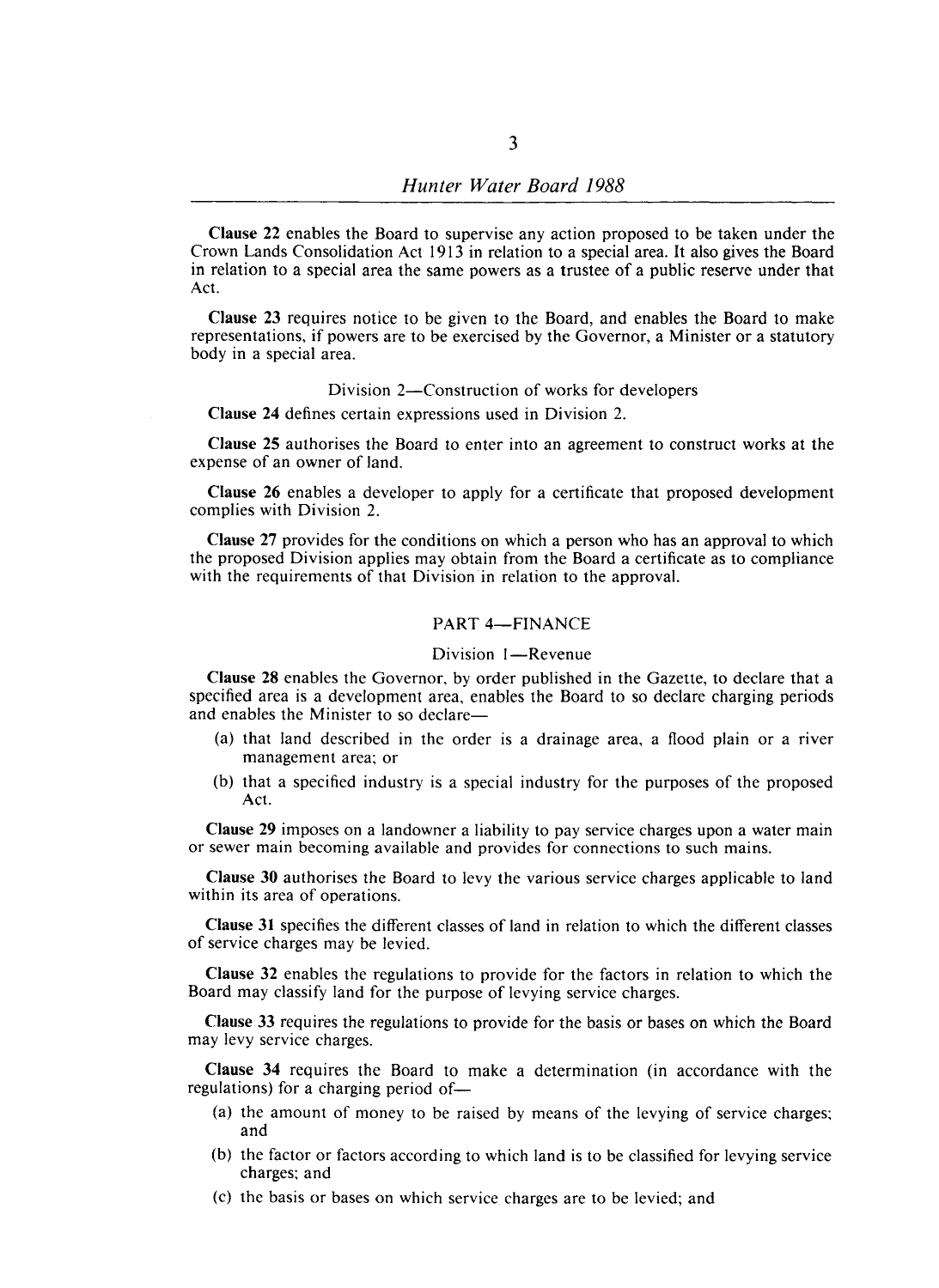(d) the rate at which service charges are to be levied on, or the maximum or minimum service charges that are to be applicable to, land within its area.

Clause 35 imposes a duty on the Board to assess service charges after making a determination referred to in clause 34 and to give notice of how those charges were calculated.

Clause 36 provides for a re-assessment of service charges on a change of land value and for notice to be given of any such re-assessment.

Clause 37 provides that a service charge or other charge relating to land is a charge on the land on which it has been levied or to which it relates.

Clause 38 provides for the charging of interest (at a rate not exceeding that set by the regulations) on overdue payments.

#### Division 2-Miscellaneous

Clause 39 enables money owing to the Board to be recovered as a debt due to the Crown.

Clause 40 adopts in relation to certain unpaid service charges and other charges relating to land that are charged on land the provisions of the Local Government Act 1919 that relate to the sale of land for unpaid rates.

Clause 41 requires the Board, on application, to certify whether service charges for particular land have been paid and, if not, the amount owing.

Clause 42 enables a person authorised by the Board to obtain information from the records of a city, municipality or shire.

#### PART 5-OFFENCES

Clause 43 creates offences relating to the illegal use or diversion of water.

Clause 44 penalises wilful or negligent damage to works of the Board.

Clause 45 penalises obstruction of the Board in the exercise of its functions.

Clause 46 prohibits interference with works of the Board.

Clause 47 prohibits the opening of ground to expose a pipe or other work of the Board without lawful excuse or without giving at least 2 days' notice to the Board.

Clause 48 limits the work of connection to the pipes, sewers or drains of the Board to a person who holds the appropriate licence under the Plumbers, Gasfitters and Drainers Act 1979, a person supervised by such a licensee or the holder of a certificate of registration under that Act.

Clause 49 provides that prosecution or conviction for an offence against the proposed Act does not limit other rights of the Bard in respect of such matters as damages and expenses incurred because of the offence.

Clause 50 provides for certain persons involved in an offence against the proposed Act to be equally guilty with the principal offender.

Clause 51 introduces the system of penalty notices for offences against the proposed Act.

Clause 52 provides for proceedings for an offence to be taken before a Local Court or the Supreme Court in its summary jurisdiction.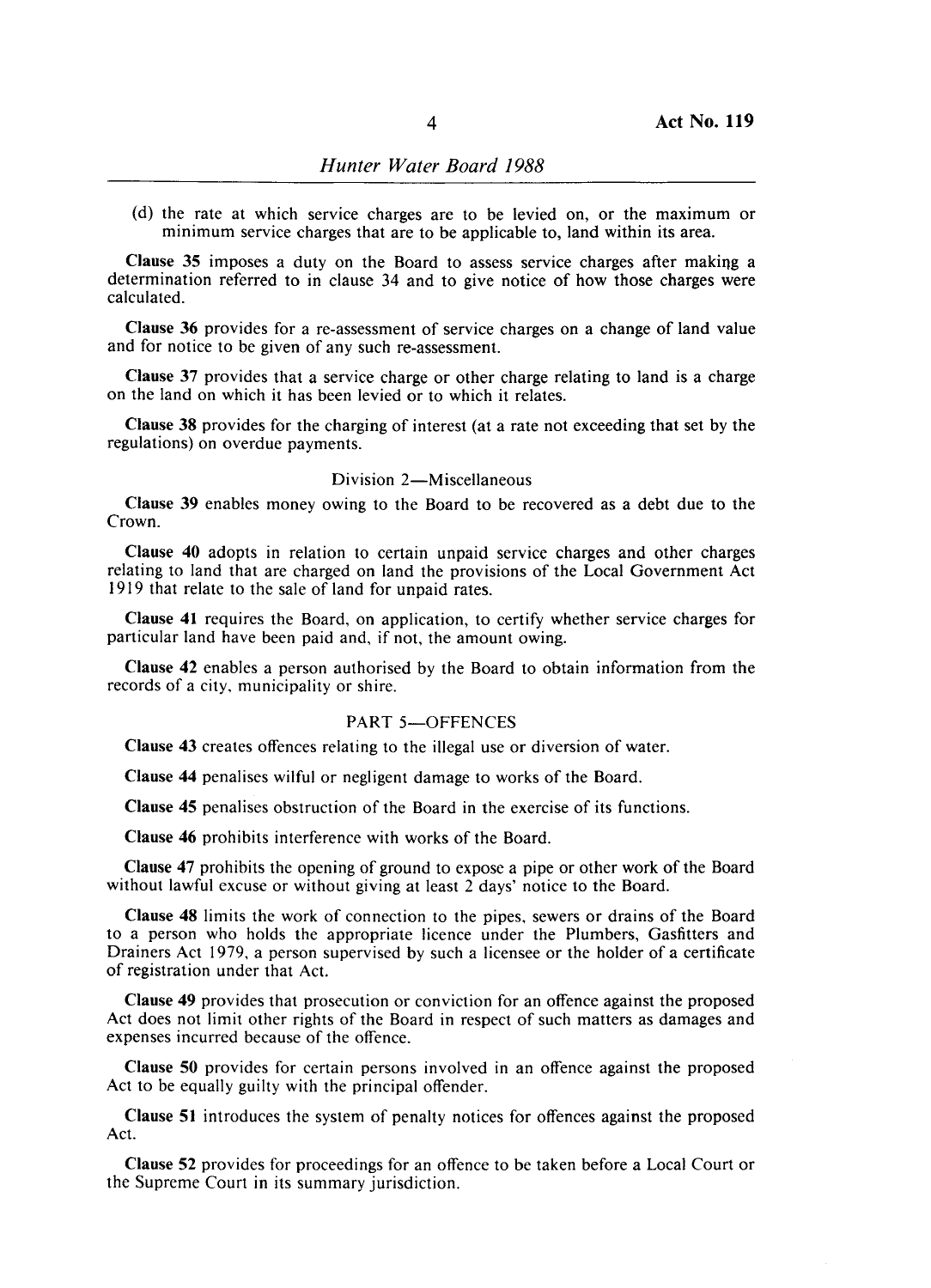#### PART 6-MISCELLANEOUS

Clause 53 enables the Board and the Managing Director to delegate the exercise of their functions.

Clause 54 dispenses with proof of certain formal matters.

Clause 55 authorises the appropriation or resumption, or divesting, of land (under the Public Works Act 1912 as modified by Schedule 4 to the proposed Act) for the purposes of the proposed Act.

Clause 56 exempts land in a special area from council rates if it is Crown land or land vested in the Board.

Clause 57 requires the payment in certain circumstances of compensation for damage to, or interference with, a work of the Board.

Clause 58 enables the Board to enter into certain commercial operations that relate to the exercise of its functions.

Clause 59 enables the Minister to act as agent of another Minister.

Clause 60 requires the Board to provide the Minister with certain information, if the Minister requires it.

Clause 61 enables the Minister to arrange for an investigation (at the cost of the Board) of the efficiency of the Board in exercising its functions.

Clause 62 enables the Minister to appoint an administrator to exercise the functions of the Board in certain circumstances.

Clause 63 provides for the Supreme Court to grant an injunction restraining a threatened or continuing contravention of the proposed Act.

Clause 64 establishes a procedure for the settlement of a dispute between the Board and another Government agency.

Clause 65 prohibits the making of regulations relating to certain matters concerning hot water apparatus.

Clause 66 authorises the making of regulations generally.

Clause 67 gives effect to the Schedule of savings and transitional provisions.

Clause 68 makes a consequential amendment to the Justices Act 1902 with respect to penalty notices.

Clause 69 makes a consequential amendment to the Public Works Act 1912.

Clause 70 makes a consequential amendment to the Statutory and Other Offices Remuneration Act 1975 relating to remuneration of the Managing Director and Deputy Managing Director of the Board.

Clause 71 makes a consequential amendment to the Water Administration Act 1986.

## SCHEDULES

Schedule 1 contains provisions relating to the members of the Board.

Schedule 2 contains provisions relating to the Managing Director and the Deputy Managing Director of the Board.

Schedule 3 lists the land that is exempt from service charges under the proposed Act.